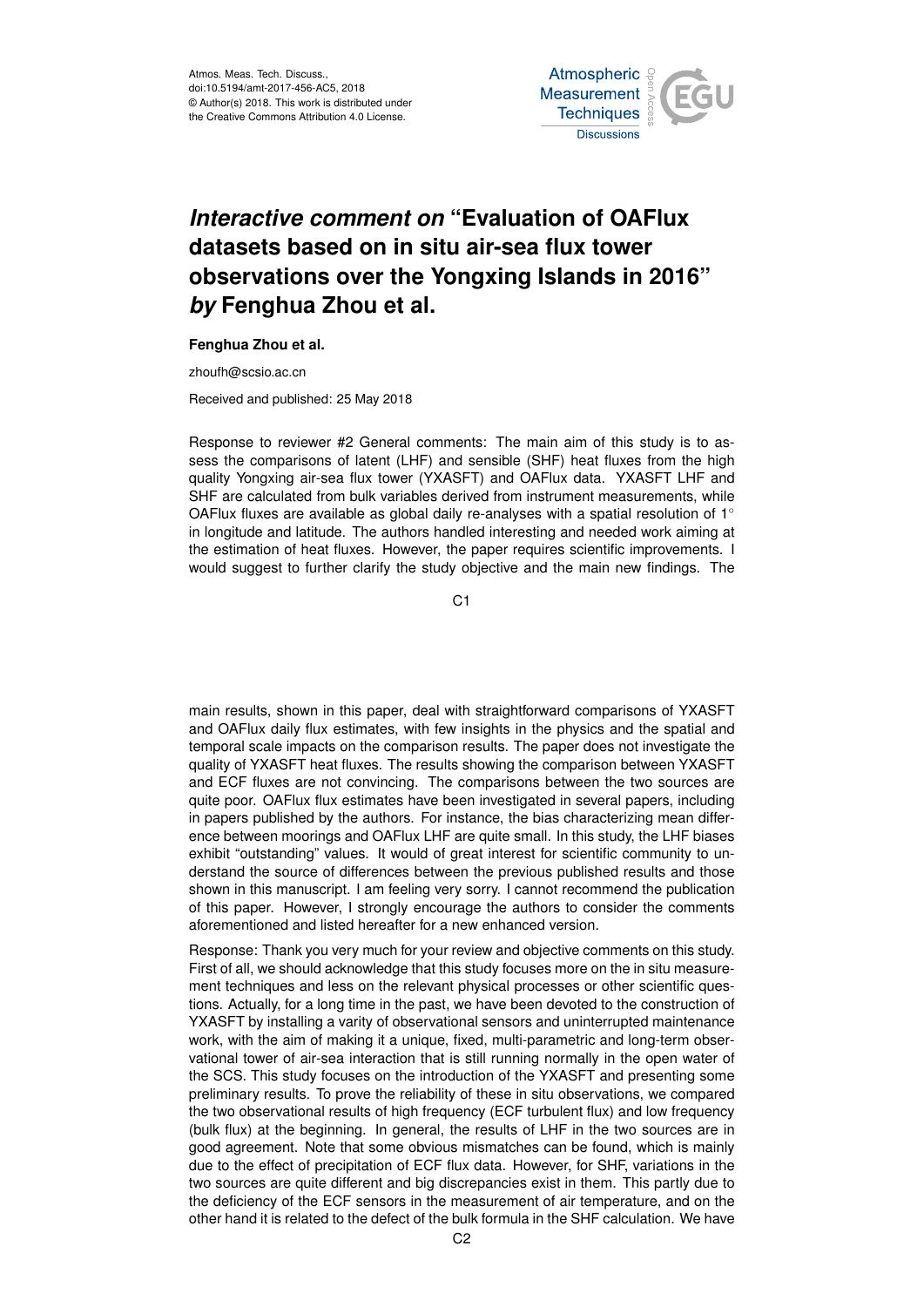explained this with more detail under the response to Specific comments No.6. As one of the most representative flux products, the OAFlux datasets was chosen and compared with full year observations at YXASFT. The YXASFT observations and OAFlux estimates coincide relatively well. On the one hand, this enhanced our confidence on the reliability of YXASFT observations. On the other hand, it helps to find problems in the present flux product and find ways to improve them. Generally speaking, we presented all the problems found in the comparisons and gave possible explanations for every mismatch, which can provide references for YXASFT and OAFlux data users. However, considering the fact that the nature of AMT is focused more on the observation technology, we have not made a deep analysis of the reasons for these problems and related scientific issue. In the future work, with the continuous accumulation of high quality YXASFT observation data, we will focus more on the scientific issues related to the air-sea boundary layer interaction. As the technical director of the YXASFT for its design and maintenance, I have received many requests for data sharing of YXASFT in different private (E-mails, messages from CAS, NUSIT, OUC et al.,) and public occasions (EGU, AGU and AOGS exhibitions). And the publication of this article can greatly enhance our confidence and promote efforts to obtain the in situ observations which are very important to air-sea interaction scientific research around the SCS. At last, we have studied the comments carefully, gave explanation for each questions list below and made some corresponding corrections which we hope meet with your approval.

Specific comments: 1. Page 3, Line 23: The correction procedure used for the estimation of Tau, SHF, and LHF should be explained. Response: Thanks for your suggestion, due to the limited article space, we did not give a detail description of EC data processing step in the paper. The turbulent flux was calculated by an online program named EasyFlux\_DL, which was developed by Campbell Scientific Inc, each EC data processing steps we adopted in EasyFlux\_DL are as follws: despiking (Vickers et al., 1997), Coordinate rotation (van Dijk et al., 2004), frequency correction (Moncrieff et al., 2004), WPL compensation (Wallace et al., 2006). As suggested by reviewer, we added Figure 3 (Page 22 in the revised paper) to show the EC data correction procedure. And also,

 $C<sub>3</sub>$ 

in Page 6, Line 11-14, we have added a description of the EC data processing, as follows: "The EC method is mathematically complex, significant care is required to set up different processing steps for different sites, measurements and study purposes. In this paper, the EC program running on CR3000 was based on the processing steps shown in Fig. 3. "

2: Page 4: Are bulk variables measured at 20m, 12m, or 10m? The manuscript shows all these values, but does not mention any height correction. Response: The U in YXASFT used for comparison were measured in 10m, this is the same height with surface layer U in the OAFlux. The Ta and Qa adopted in YXASFT were measured at 5m, while the measurement height of Ta and Qa in the OAFlux are both 2m. Thus, prior to conducting a comparison, we used the height correction algorithm for bulk variables provided in COARE3.0 to correct the YXASFT observed data to the same height as the bulk variables in OAFlux. This was already explained in the paper (marked by red color), in Page 4, Line 18-20, as follow: "The measurement heights of Ta and Qa in the OAFlux dataset are both 2m, while the measurement heights for these two parameters on the YXASFT are both 5m. Thus, prior to conducting a comparison, we corrected the corresponding heights of the in situ data to correspond to the variable heights in the OAFlux dataset using COARE3.0. "

3. Page 3, Line 13: OAFlux are not measurements. They are estimates. Response: Thank you for reminding us. Yes, OAFLux is an estimated product with the synthesis of reanalysis and satellite inputs. The improper expression and all the similar problems found in the manuscript have been corrected.

4. Page 5, Lines 18 – 25: It is not clear. Are these calculates handled by the authors or by dedicated online software. The authors mention above the use of Easy-flux software. Response: In recent years, many EC data processing methods has been developed and updated, which are mainly divided into two kinds: one is the post-processing software, such as EdiRe, EddyPro, TK3 and so on. The users can use these software to process the direct measured high frequency turbulent data, the built-in correction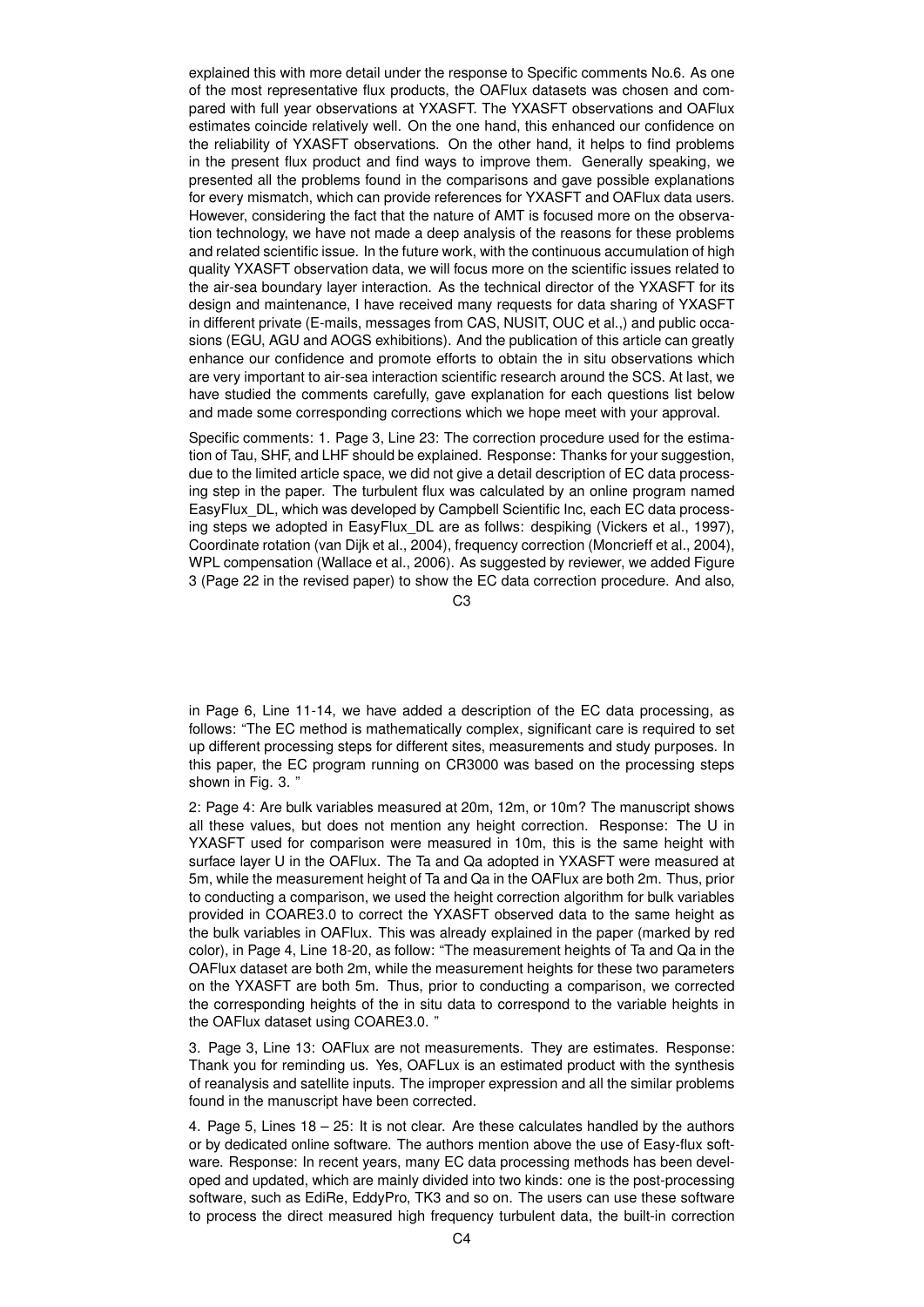algorithm module can be selected with purpose to adapt the location and environment of the observation site. The other is online processing program, such as the Easy\_flux developed by Campbell Scientific Inc, which requires the user to preset the adaptive correction algorithm in the program according to the site location and the surrounding environmental condition, the program can calculate the turbulent flux in 30min or 60min in real time. The built in algorithm modules of the online program and post-processing softwares are universally accepted around the world, the calculation results are also very similar. In this paper, we directly use the flux calculation results of the Easy\_flux online program to compare with bulk heat fluxes. Further, considering the special location of the island reef and the underlying surface of sea water, we preset a suitable data correction algorithm in order to assure the reliability of the observed data, such as we select planar fitting method for axis correction of sonic wind sensor. A detailed response has been made in Specific comments No.1 in regard to the correction procedure.

5. Page 6, Lines 19 – 24: Do the authors assume that ECF LHF observations are overestimated for rain events? Does it result from instrumental and/or measurement issues? Response: Yes, due to the limitation of the measurement principle of EC sensors, precipitation has great influence on the measurement of high frequency of Qa and Ta (Ta was indirect measured by the ultrasonic, however the principle of ultrasonic measurement of Ta will be seriously affected by precipitation). So, this is a technical problem that has not yet been solved well around the world. Due to there is no direct precipitation observation in the YXASFT, we plot the time series of the 30 min mean variables of U, Ta and Rh in Fig.1 (but this figure was not added in the revised article). As we can see from Fig.1, the time window of four possible precipitations were in 2016/02/03, 2016/02/07, 2016/02/25, 2016/03/26 (marked by dashed ellipse), respectively, which could be obviously shown from a sudden increase in Rh and a sudden drop in Ta. Strictly speaking, the ECF data in these four time windows must be eliminated before compared with COARE3.0. In this paper, we didn't eliminate the possible data polluted by precipitation, but it almost does not affect the validation of LHF. The LHF

C5

comparison between ECF and COARE3.0 shows a good consistency except for the above mentioned possible precipitation windows. We agree very much that if the ECF data during precipitation days were eliminated, the comparison between CAORE3.0 and ECF will be more consistent, which will further demonstrate the reliability of the COARE3.0 algorithm in SCS.

6. Page 7, Lines 25 – 28: Convincing scientific and/or technical reasons should be provided for explaining the difference between observed and estimated SHF. Response: The big difference of SHF between ECF and bulk method can be attributed to both the technical and theoretical reasons. Technical aspects: As we mentioned in the answer of the last question, the Ta was indirectly measured using ultrasonic principle rather than directly physical measurement, so it was easily affected by the precipitation and surrounding environment (Zhang et al., 2016). Further more, Ta was the key factor of SHF calculation and can directly affect the accuracy the SHF in ECF system. So, inaccuracy measurement of Ta by ECF system is a technical problem to be solved. Theoretical aspects: The present bulk method still has large uncertainties in SHF calculation (for example, the uncertainty and limitations of parameterization schemes), which can affect the calculation accuracy of SHF by bulk method. To solve this problem, joint efforts by the scientific community are needed to improve and optimize the parameterization scheme So, on the basis of the technical and theoretical problems mentioned above, the comparison results show that the SHF calculated by ECF and Bulk method is so not consistent with each other. Actually, this problem is well understood as: you can not expect that neither of the two results is accurate enough to have good match with each other. Further, from Fig.9 in the revised paper we can find that the SHF deviation of YXASFT observation and OAFlux is mainly come from spring and winter, but it showed high consistency in the summer autumn period. This is also consistent with the Ts comparison in Fig.7, which are further affected by the cloud cover in different seasons.

Reference: Zhang R., J. Huang, X. Wang, J. A. Zhang, and F. Huang, 2016: Effects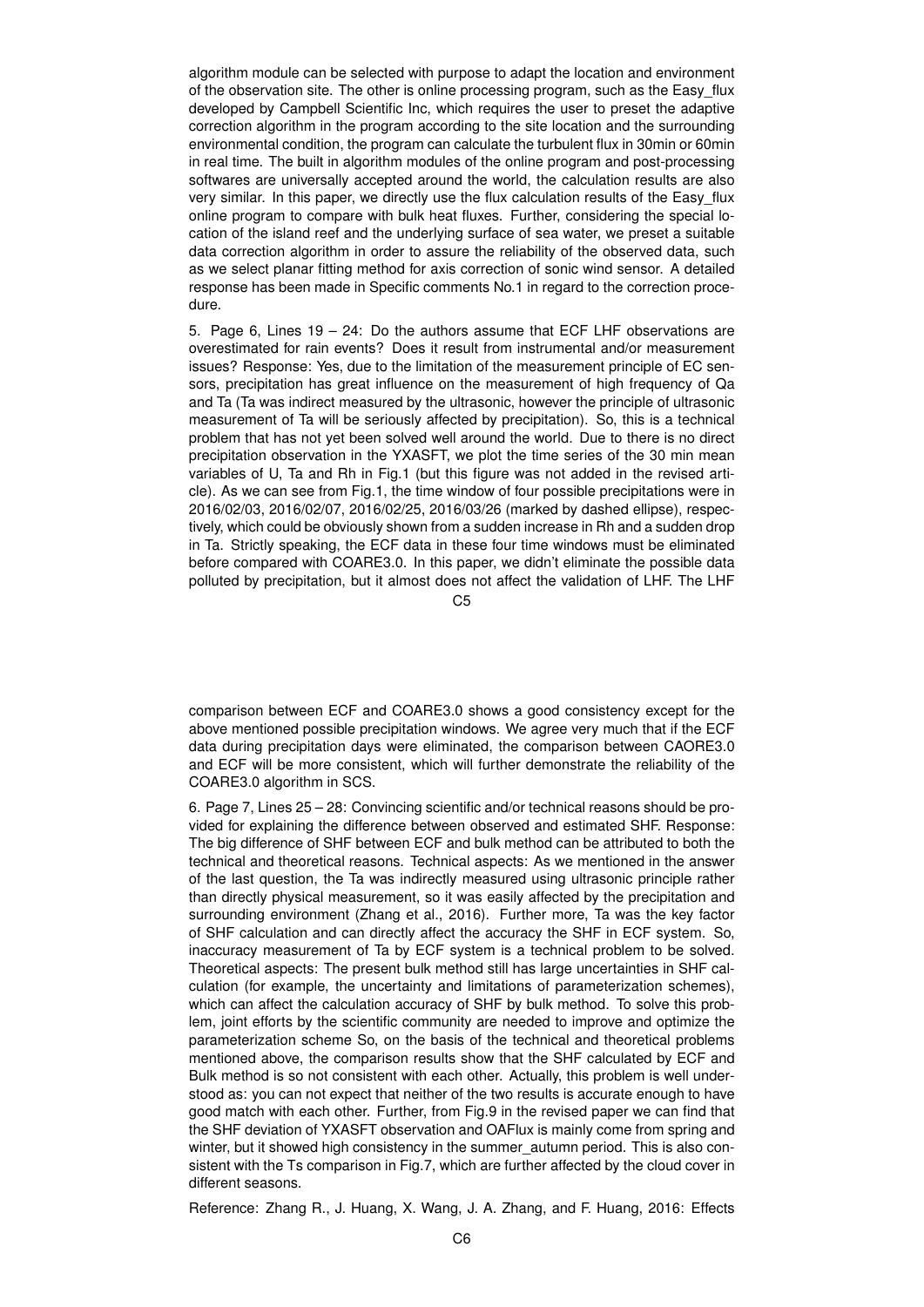of precipitation on sonic anemometer measurements of turbulent fluxes in the atmospheric surface layer. J. Ocean Univ. China, 15(3), 389-398.

7. Page 7, Lines 11-13: How the YXASFT and OAFlux consistency has been determined? Response: One side, we try to understand your question from the aspect of spatial matching of the compared datasets. Reply as follows: The YXASFT observation is a signal point, and the OAFlux is a gridded datasets. In order to minimize the uncertainly caused by the location difference, we have adopted the method introduced by (Sun et al, 2003). The representative OAFlux data used for comparison with YX-ASFT is derived by bilinearly interpolated (inversely weighted by distance) from values of the surrounding four grid points. On the other side, we try to understand your question as how to quantify of data consistency from the comparison, and reply as follows: We gave both the time series and the scatter plots of each compared variables in Fig.5 and Fig.7 (in the revised paper), respectively. From Fig.7, the consistency of the two variables can be quantitative analyzed by value of both line coefficient and R2, the bigger value of line coefficient and R2 indicates a better consistency. Reference: Sun B, Yu L, Weller RA (2003). Comparisons of surface meteorology and turbulent heat fluxes over the Atlantic: NWP model analyses versus moored buoy observations. Journal of Climate 16:679–695.

8. Page 8, Lines 1-2: The OAFlux U biases are quite high compared to those obtained from moored buoys and OAFlux U10 comparisons. Does this result relies on YXASFT location and/or on OAFlux spatial and temporal resolutions? Response: Overall speaking, the U10 of OAFlux is in good consistent with the YXASFT observation, with bias of 0.96m/s in Spring, 1.19m/s in Summer\_Autumn and 0.67m/s in Winter, and a R2 of 0.90 in Spring, 0.79 in Summer\_Autumn and 0.92 in Winter, respectively. However, as shown in Fig.5 and Fig.7 (first row), the U10 in OAFlux is slightly higher than YXASFT observation, and the U10 difference between OAFlux and YXASFT is more obvious in summer. The reason for this may be related to the onset of the summer monsoon and the environmental factors became more complex during this period. The problem

C<sub>7</sub>

of the larger U10 difference between OAFlux and YXASFT during the monsoon period remains to be further studied. On the other hand, the mismatch in temporal and spatial resolution may also affect the high biases in U. OAFlux is grid data and YXASFT is a single point observation data, the two datasets for comparison can bot be fully spatial matched. So this spatial difference may also lead to the mismatch between of OAFlux and YXASFT observation. The observed daily average data were derived from the average of 48 high-frequency (30 min) observations, but the temporal resolution of the OAFlux's daily average data is not so high (6 hours satellite remote sensing data), so the temporal resolution difference may also lead to the mismatch in their daily average data.

9. Page 8, Lines 22-24: The cloud impact on OAFlux Ts (from NOAA OI SST) should be found everywhere, and especially along tropical are. The previous published studies aiming at the assessment of OAFlux daily data, did not provide Ts results shown in this study. Response: Yes, this suggestion (the available OLR reanalysis data download) has also been given by a Short Comment during the public discussion period. And, we downloaded the daily mean OLR data from NOAA through this web link: https://www.esrl.noaa.gov/psd/cgibin/db\_search/DBSearch.pl?Dataset=NOAA+Uninterpolated+OLR&Variable=Outgoing+Long also we plotted the OLR time series as Fig 2. But from OLR time series, we can not infer that the cloud cover of the sky in winter and spring is more than that during the summer monsoon period (2016/5-2016/9). Then we used DLR (downward longwave radiation) observed from YXASFT to estimate cloud cover indirectly instead of OLR. As we know, DLR is mainly depends on the air temperature, which can be affected by cloud cover. When the sky was covered with large clouds and thick clouds, the probability of rising air temperature will be bigger, which will further increase the DLR. We plotted the curve of observed DLR in Fig.8 (in the revised paper) in the revised paper, from Fig.8 we can see that there is an evidently greater fluctuation in the DLR during the winter and spring periods than in the summer\_autumn period, indicating that the winter and spring seasons possess greater probabilities of cloudy